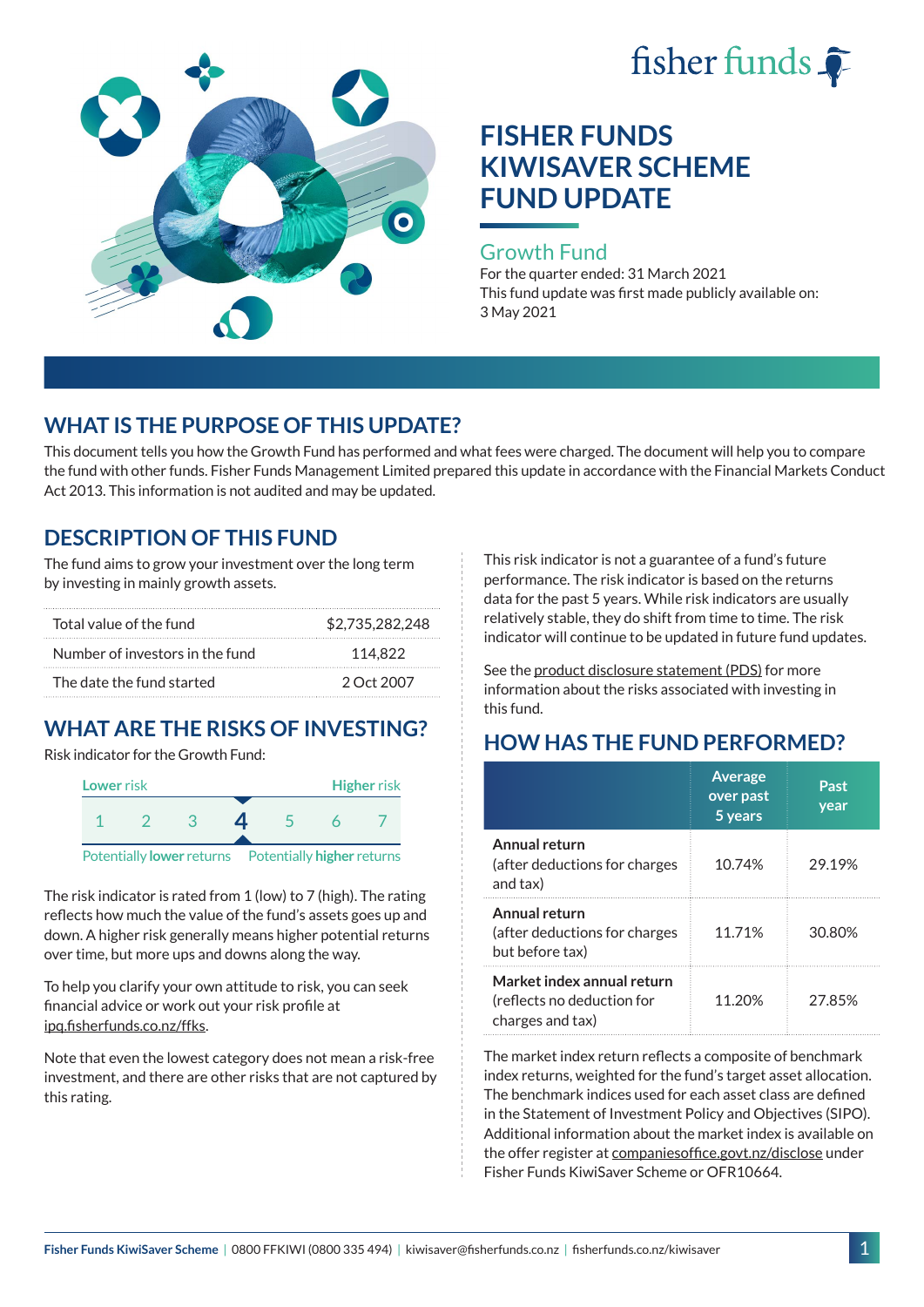## **ANNUAL RETURN GRAPH**



This shows the return after fund charges and tax for each of the last 10 years ending 31 March. The last bar shows the average annual return for the last 10 years, up to 31 March 2021.

**Important:** This does not tell you how the fund will perform in the future.

Returns in this update are after tax at the highest prescribed investor rate (PIR) of tax for an individual New Zealand resident. Your tax may be lower. The market index return reflects no deduction for charges and tax.

### **WHAT FEES ARE INVESTORS CHARGED?**

Investors in the Growth Fund are charged fund charges that include GST. In the year to 31 March 2020 these were:

|                                                       | % of net asset value   |  |
|-------------------------------------------------------|------------------------|--|
| <b>Total fund charges</b>                             | 1.23%                  |  |
| Which are made up of:                                 |                        |  |
| <b>Total management and</b><br>administration charges | 1.03%                  |  |
| Including:                                            |                        |  |
| Manager's basic fee                                   | 0.96%                  |  |
| Other management and<br>administration charges        | 0.07%                  |  |
| Total performance-based fees <sup>1</sup>             | 0.20%                  |  |
| Other charges:                                        | \$ amount per investor |  |
| Annual account fee                                    |                        |  |

\* The account fee reduced from \$3 per month (\$36 per annum) to \$1.95 per month (\$23.40 per annum) on 1 July 2020.

Small differences in fees and charges can have a big impact on your investment over the long term.

### **EXAMPLE OF HOW THIS APPLIES TO AN INVESTOR**

Sarah had \$10,000 in the fund at the start of the year and did not make any further contributions. At the end of the year, Sarah received a return after fund charges were deducted of \$2,919 (that is 29.19% of her initial \$10,000). Sarah also paid \$36 in other charges. This gives Sarah a total return after tax of \$2,883 for the year.

#### **WHAT DOES THE FUND INVEST IN? Actual investment mix**

This shows the types of assets that the fund invests in.



#### **Target investment mix**

This shows the mix of assets that the fund generally intends to invest in.